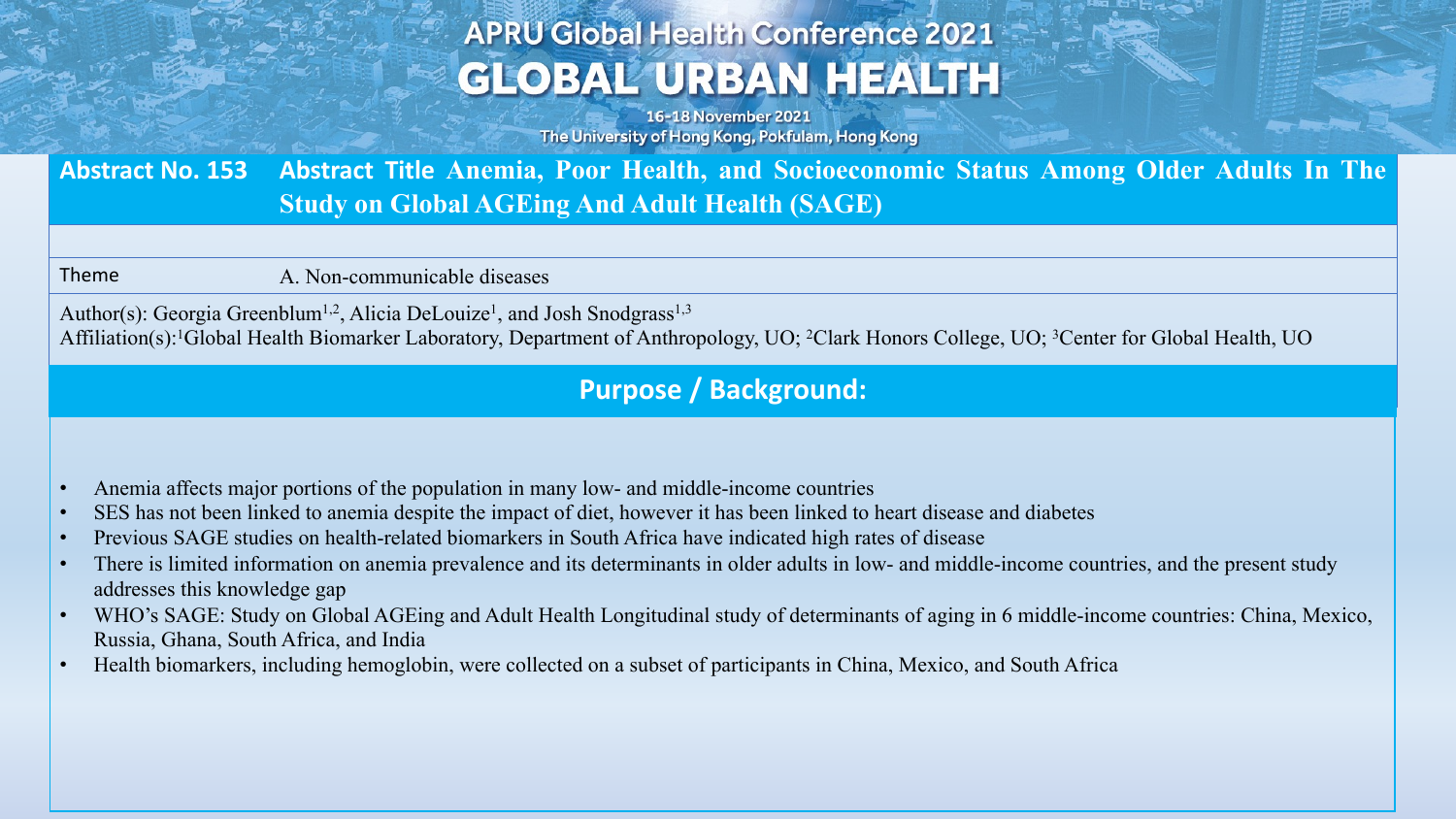## **APRU Global Health Conference 2021 GLOBAL URBAN HEALTH**

16-18 November 2021 The University of Hong Kong, Pokfulam, Hong Kong

**Abstract No. 153 Abstract Title Anemia, Poor Health, and Socioeconomic Status Among Older Adults In The Study on Global AGEing And Adult Health (SAGE)**

**Methods:**

Participants Methods

• China: 5,072 men and 5,539 women; Mexico: 774 men and 1,253 women; South

Africa: 923 men and 1287 women

- Age=50-99,*M=64.79, SD*=9.3,
- Years of education:  $M = 5.25$ ,  $SD = 4.4$

Variables

• Hb: Finger-prick (China) or arterial (Mexico) blood biomarkers, spotted onto filter paper, analyzed using ELISA

• Anemia cut-offs: Men= 13 g/dL, Women= 12 g/dL (WHO, 2011)

• Health: Self-report question, *"In general, how would you rate your health today?*"; 1 to 5, with 1 being "*very good*" and 5 being "*very bad*"

• Wealth: A composite of various aspects such as income, assets, valuable housing characteristics which would be of monetary value